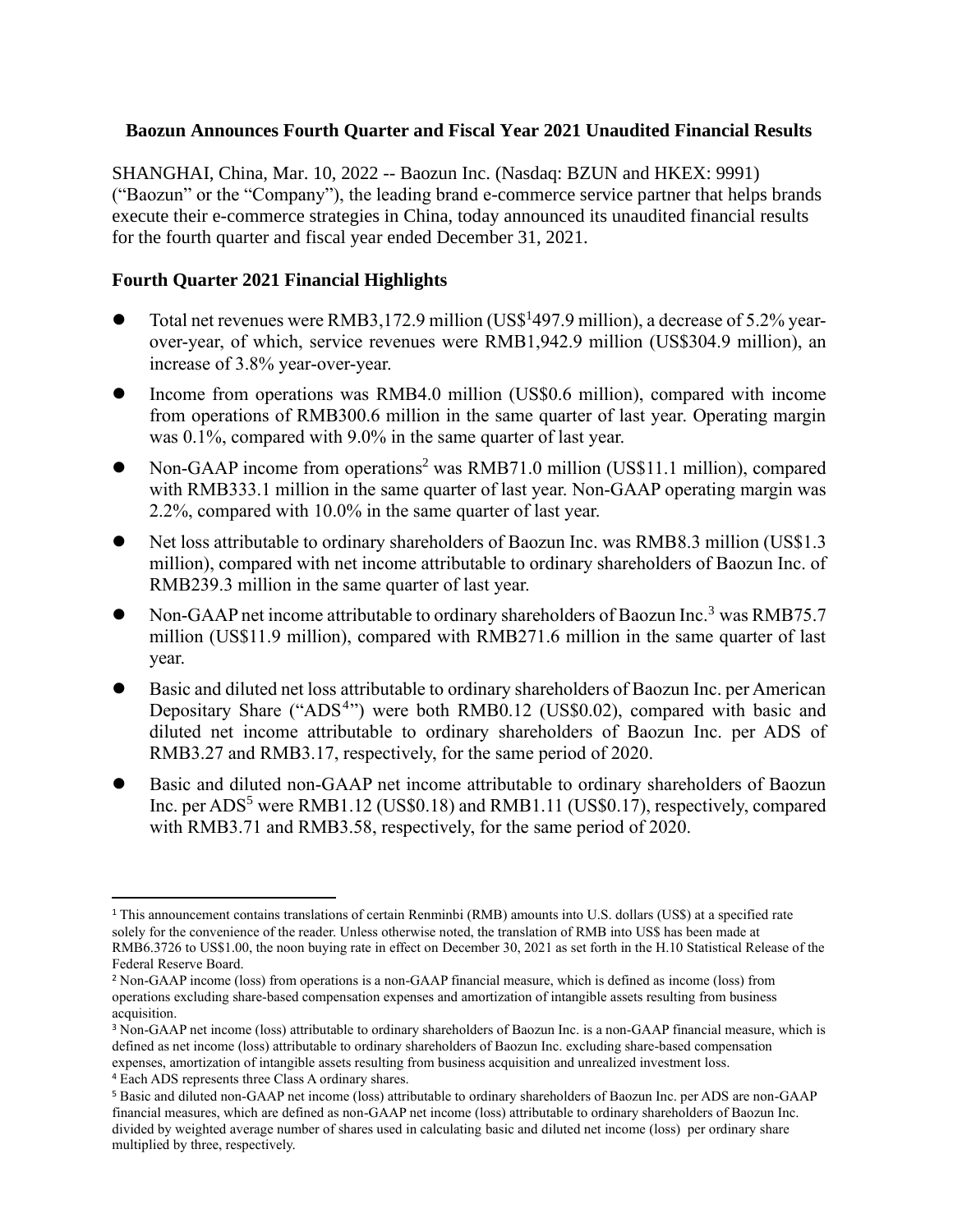# **Fourth Quarter 2021 Operational Highlights**

- Total Gross Merchandise Volume ("GMV")<sup>6</sup> was RMB26,007.6 million, an increase of 13.7% year-over-year.
- $\bullet$  Distribution GMV<sup>7</sup> was RMB1,381.7 million, a decrease of 16.0% year-over-year.
- $\bullet$  Non-distribution GMV<sup>8</sup> was RMB24,625.9 million, an increase of 16.0% year-over-year.
- ⚫ GMV generated from non-TMALL marketplaces and channels accounted for approximately 26.1% of total GMV during the quarter, compared with 21.7% for the same period of 2020.

# **Fiscal Year 2021 Financial Highlights**

- ⚫ Total net revenues were RMB9,396.3 million (US\$1,474.5 million), an increase of 6.2% year-over-year, of which, service revenues were RMB5,522.7 million (US\$866.6 million), an increase of 11.7% year-over-year.
- Income from operations was RMB7.0 million (US\$1.1 million), compared with RMB558.7 million for the fiscal year of 2020.
- Non-GAAP income from operations was RMB224.1 million (US\$35.2 million), compared with RMB668.7 million for the fiscal year of 2020.
- ⚫ Net loss attributable to ordinary shareholders of Baozun Inc. was RMB219.8 million (US\$34.5 million), compared with net income attributable to ordinary shareholders of Baozun Inc. of RMB426.0 million for the fiscal year of 2020.
- ⚫ Non-GAAP net income attributable to ordinary shareholders of Baozun Inc. was RMB199.6 million (US\$31.3 million), compared with RMB535.0 million for the fiscal year of 2020.
- ⚫ Basic and diluted net loss attributable to ordinary shareholders of Baozun Inc. per ADS was both RMB3.05 (US\$0.48), compared with basic and diluted net income attributable to ordinary shareholders of Baozun Inc. per ADS of RMB6.82 and RMB6.69, respectively, for the fiscal year of 2020.
- ⚫ Basic and diluted non-GAAP net income attributable to ordinary shareholders of Baozun Inc. per ADS were RMB2.77 (US\$0.43) and RMB2.72 (US\$0.43), respectively, compared with RMB8.57 and RMB8.40, respectively, for the fiscal year of 2020.

<sup>6</sup> GMV includes value added tax and excludes (i) shipping charges, (ii) surcharges and other taxes, (iii) value of the goods that are returned and (iv) deposits for purchases that have not been settled.

<sup>7</sup> Distribution GMV refers to the GMV under the distribution business model.

<sup>8</sup> Non-distribution GMV refers to the GMV under the service fee business model and the consignment business model.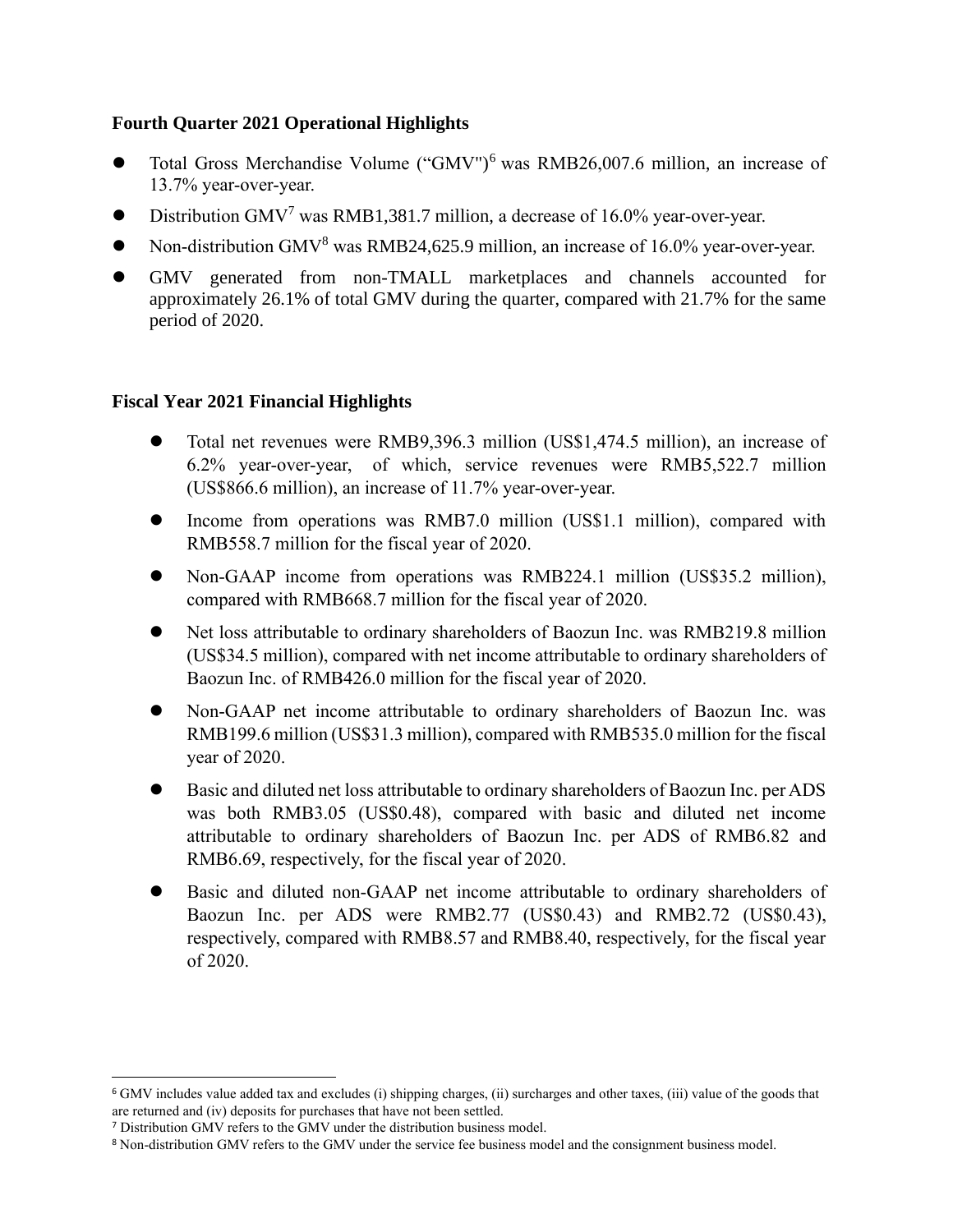# **Fiscal Year 2021 Operational Highlights**

- ⚫ Total GMV was RMB71,053.9 million, an increase of 27.6% year-over-year.
- ⚫ Distribution GMV was RMB4,335.7 million, largely flat compared with RMB4,334.6 million for the fiscal year of 2020.
- ⚫ Non-distribution GMV was RMB66,718.2 million, an increase of 29.9% year-over-year.
- ⚫ GMV generated from non-TMALL marketplaces and channels accounted for approximately 30.7% of total GMV during the fiscal year of 2021, compared with 25.7% for the fiscal year of 2020.

Mr. Vincent Qiu, Chairman and Chief Executive Officer of Baozun, commented, "Despite persistent macro challenges, I'm pleased that Baozun's business remained resilient, and that our team continued to make steady progress on our strategic objectives. Throughout the year we made considerable investments in enhancing our platform, enriching our technological capabilities, as well as growing our proficient talents. Furthermore, we continually integrate functions in our tech-powered middle-office to substantially improve productivity, service quality, and ultimately cost optimization. Although a weaker consumption sentiment permeates the fourth quarter, we continue to see acceleration in the deployment of omni-channel strategy. Built on our excellent value-creation capability and strong business development, I'm glad to see our new business pipeline expanded three-fold from a year ago. For 2022, we are poised to bring best-in-class services and innovative solutions to our brand partners, and march further on our medium-term strategic plans to drive business growth and sustainable value creation."

Mr. Arthur Yu, Chief Financial Officer of Baozun, commented, "We ended 2021 on a solid note with full year GMV of RMB71.1 billion, total net revenues of RMB9.4 billion and non-GAAP net income of RMB217.4 million with total cash position of RMB4.7 billion. In many ways, our business is more resilient and balanced, benefiting from diversification in category mix, breakthrough in omni-channel strategy, as well as complementary business acquisitions. With confidence in the company's long-term prospects, we repurchased approximately US\$164.9 million of our shares throughout the year. Looking ahead into 2022, we will pursue additional expansion opportunities and further optimize our financial structure and resource allocation. We remain confident in our business model and investment strategy, and we are steadfast on our mission to become the leading global brand e-commerce business partner."

# **Fourth Quarter 2021 Financial Results**

**Total net revenues** were RMB3,172.9 million (US\$497.9 million), a decrease of 5.2% from RMB3,346.7 million in the same quarter of last year.

**Product sales revenue** was RMB1,230.0 million (US\$193.0 million), a decrease of 16.6% from RMB1,474.2 million in the same quarter of last year. The decrease was primarily attributable to weaker macro environment and a decline in consumption sentiment in China during the quarter, resulting in sales contraction in appliances, personal-care products, as well as lower product sales as the Company optimizes its product portfolio in distribution model.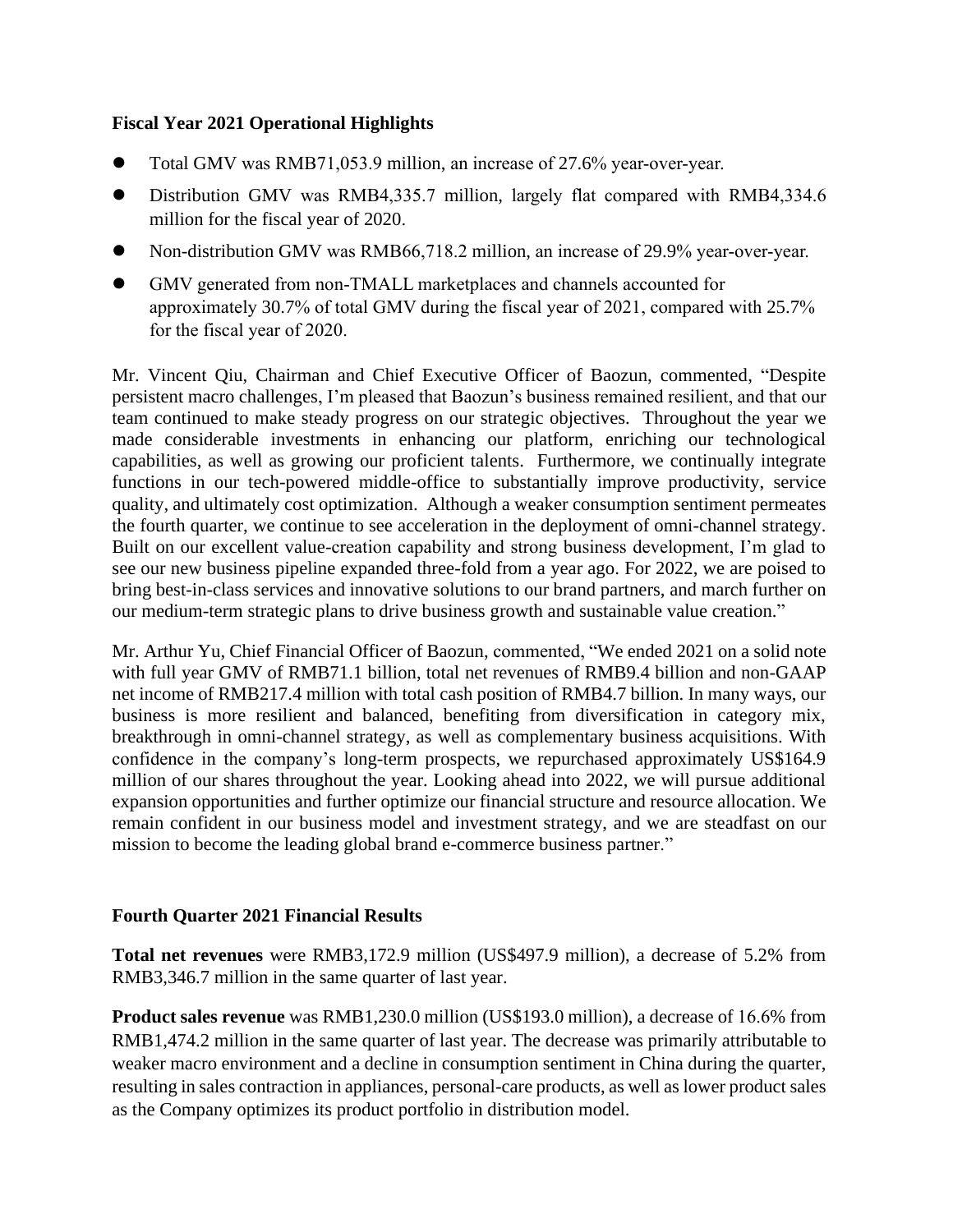**Services revenue** was RMB1,942.9 million (US\$304.9 million), an increase of 3.8% from RMB1,872.5 million in the same quarter of last year. The increase was primarily attributable to incremental revenue contribution of RMB282.9 million (US\$44.4 million) from the Company's acquisitions, especially from two warehouse and supply chain businesses, which was partially offset by less service revenue from consignment service model.

**Total operating expenses** were RMB3,168.9 million (US\$497.3 million), compared with RMB3,046.1 million in the same quarter of last year.

- ⚫ **Cost of products** was RMB1,043.6 million (US\$163.8 million), compared with RMB1,286.7 million in the same quarter of last year. The decrease was primarily due to the decline in product sales revenue, which was partially offset by an improvement in gross profit margin of product sales.
- ⚫ **Fulfillment expenses** were RMB958.9 million (US\$150.5 million), compared with RMB851.0 million in the same quarter of last year. The increase was primarily due to the fulfillment cost of RMB221.5 million (US\$34.8 million) incurred by two warehouse and supply chain businesses acquired in current year, which was partially offset by efficiency improvements.
- ⚫ **Sales and marketing expenses** were RMB895.4 million (US\$140.5 million), compared with RMB741.4 million in the same quarter of last year. The increase was mainly due to increased staff as the Company grows it business scale, and an expansion in headcount in digital marketing services, which was partially offset by efficiency improvements.
- ⚫ **Technology and content expenses** were RMB126.1 million (US\$19.8 million) compared with RMB110.1 million in the same quarter of last year. The increase was mainly due to growth in GMV and the Company's ongoing investment in technological innovation and productization, which was partially offset by the Company's cost control initiatives and efficiency improvements.
- General and administrative expenses were RMB157.1 million (US\$24.7 million), compared with RMB69.2 million in the same quarter of last year. The increase was primarily due to an accelerated amortization of leasehold as the Company moved to its new headquarters in October 2021, a rise in staff costs to recruit and retain talents and an increase from the Company's M&A activities.

**Income from operations** was RMB4.0 million (US\$0.6 million), compared with RMB300.6 million in the same quarter of last year. Operating margin was 0.1%, compared with 9.0% in the same quarter of last year.

**Non-GAAP income from operations** was RMB71.0 million (US\$11.1 million), compared with RMB333.1 million in the same quarter of last year. Non-GAAP operating margin was 2.2%, compared with 10.0% in the same quarter of last year.

**Net loss** attributable to ordinary shareholders of Baozun Inc. was RMB8.3 million (US\$1.3 million), compared with net income attributable to ordinary shareholders of Baozun Inc. of RMB239.3 million in the same quarter of last year. Basic and diluted net loss attributable to ordinary shareholders of Baozun Inc. per ADS were both RMB0.12 (US\$0.02), compared with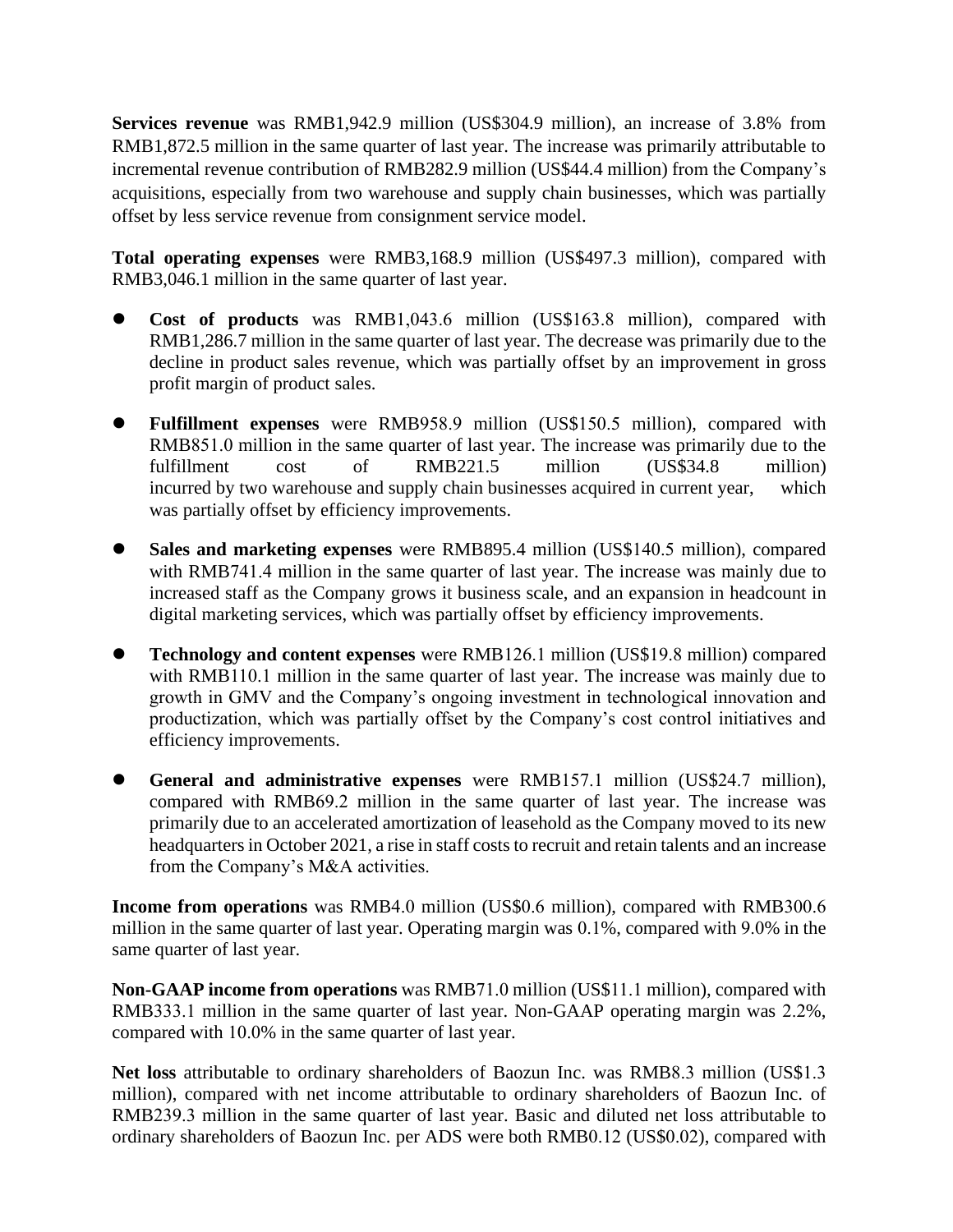basic and diluted net income attributable to ordinary shareholders of Baozun Inc. per ADS of RMB3.27 and RMB3.17, respectively, in the same period of 2020.

**Non-GAAP net income** attributable to ordinary shareholders of Baozun Inc. was RMB75.7 million (US\$11.9 million), compared with RMB271.6 million in the same quarter of last year. Basic and diluted non-GAAP net income attributable to ordinary shareholders of Baozun Inc. per ADS were RMB1.12 (US\$0.18) and RMB1.11 (US\$0.17), respectively, compared with RMB3.71 and RMB3.58, respectively, in the same period of 2020.

# **Fiscal Year 2021 Financial Results**

**Total net revenues** were RMB9,396.3 million (US\$1,474.5 million), an increase of 6.2% from RMB8,851.6 million in fiscal year 2020.

**Product sales revenue** was RMB3,873.6 million (US\$607.9 million), relatively flat compared with RMB3,906.6 million in fiscal year 2020.

**Services revenue** was RMB5,522.7 million (US\$866.6 million), an increase of 11.7% from RMB4,945.0 million in fiscal year 2020. The increase was primarily attributable to incremental revenue contribution of RMB565.0 million (US\$88.7 million) from the Company's acquisitions, especially from two warehouse and supply chain businesses.

**Total operating expenses** were RMB9,389.2 million (US\$1,473.4 million), compared with RMB8,292.9 million in fiscal year 2020.

- **Cost of products** was RMB3,276.6 million (US\$514.2 million), a slight decrease compared with RMB3,326.2 million in fiscal year 2020. The slight decrease was primarily attributable to an improvement in gross profit margin of product sales as the Company optimizes its product portfolio in distribution model.
- ⚫ **Fulfillment expenses** were RMB2,661.1 million (US\$417.6 million), compared with RMB2,259.2 million in fiscal year 2020. The increase was primarily due to the fulfillment cost incurred by two warehouse and supply chain businesses acquired in current year.
- ⚫ **Sales and marketing expenses** were RMB2,549.8 million (US\$400.1 million), compared with RMB2,130.7 million in fiscal year 2020. The increase was mainly due to increased staff as the Company grows it business scale, and an expansion in headcount in digital marketing services, which was partially offset by efficiency improvements.
- ⚫ **Technology and content expenses** were RMB448.4 million (US\$70.4 million) compared with RMB409.9 million in fiscal year 2020. The increase was mainly due to growth in GMV and the Company's ongoing investment in technological innovation and productization, which was partially offset by the Company's cost control initiatives and efficiency improvements.
- General and administrative expenses were RMB525.8 million (US\$82.5 million), compared with RMB224.0 million in fiscal year 2020. The increase was primarily due to an increase of write-down of account receivable, an increase in rental expenses and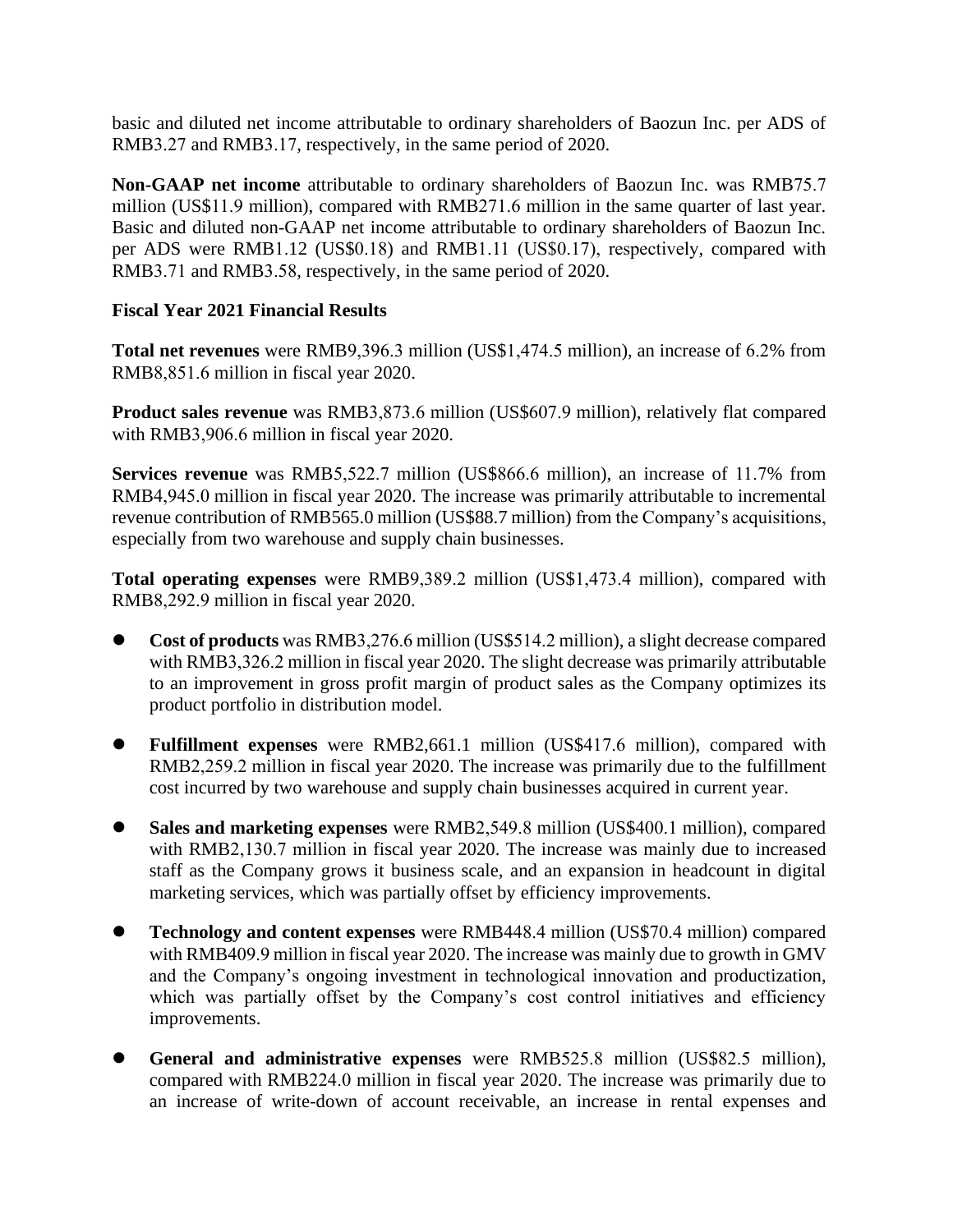accelerated amortization of leasehold in correlation with the Company's move to its new headquarters, as well as a rise in staff costs to recruit and retain talents.

**Income from operations** was RMB7.0 million (US\$1.1 million), compared with RMB558.7 million in fiscal year 2020. Operating margin was 0.1%, compared with 6.3% in fiscal year 2020.

**Non-GAAP income from operations** was RMB224.1 million (US\$35.2 million), compared with RMB668.7 million in fiscal year 2020. Non-GAAP operating margin was 2.4%, compared with 7.6% in fiscal year 2020.

**Net loss** attributable to ordinary shareholders of Baozun Inc. was RMB219.8 million (US\$34.5 million), compared with net income attributable to ordinary shareholders of Baozun Inc. of RMB426.0 million in fiscal year 2020. Basic and diluted net loss attributable to ordinary shareholders of Baozun Inc. per ADS were both RMB3.05 (US\$0.48), compared with basic and diluted net income attributable to ordinary shareholders of Baozun Inc. of RMB6.82 and RMB6.69, respectively, in fiscal year 2020.

**Non-GAAP net income** attributable to ordinary shareholders of Baozun Inc. was RMB199.6 million (US\$31.3 million), compared with RMB535.0 million in fiscal year 2020. Basic and diluted non-GAAP net income attributable to ordinary shareholders of Baozun Inc. per ADS were RMB2.77 (US\$0.43) and RMB2.72 (US\$0.43), respectively, compared with RMB8.57 and RMB8.40, respectively, in fiscal year 2020.

As of December 31, 2021, the Company had RMB4,699.8 million (US\$737.5 million) in **cash, cash equivalents, restricted cash and short-term investments**, compared with RMB5,179.9 million as of December 31, 2020, and RMB2,751.0 million as of September 30, 2021. The sequential increase in cash, cash equivalents, restricted cash and short-term investments was primary attributable to a proceed of RMB1,290.8 million (US\$202.6 million) received from Cainiao Network for its 30% equity investment in Baotong, the Company's subsidiary for the warehouse and supply chain business group. The Company expects to receive the remaining final proceed of approximately US\$15.3 million from Cainiao Network in the first quarter of 2022.

### **Update in Share Repurchase Programs**

During the fourth quarter of 2021, the Company repurchased approximately 8.5 million of ordinary shares (including ordinary shares represented by the ADSs) for approximately US\$39.9 million under its share repurchase program. In total, the Company repurchased approximately 27.2 million of ordinary shares (including ordinary shares represented by the ADSs) for approximately US\$164.9 million under its share repurchase programs for fiscal year 2021.

# **Conference Call**

The Company will host a conference call to discuss the earnings at 7:00 a.m. Eastern Time on Thursday, March 10, 2022 (8:00 p.m. Beijing time on the same day).

Due to the outbreak of COVID-19, operator assisted conference calls are not available at the moment. All participants wishing to attend the call must preregister online before they can receive the dial-in numbers. Preregistration may require a few minutes to complete. The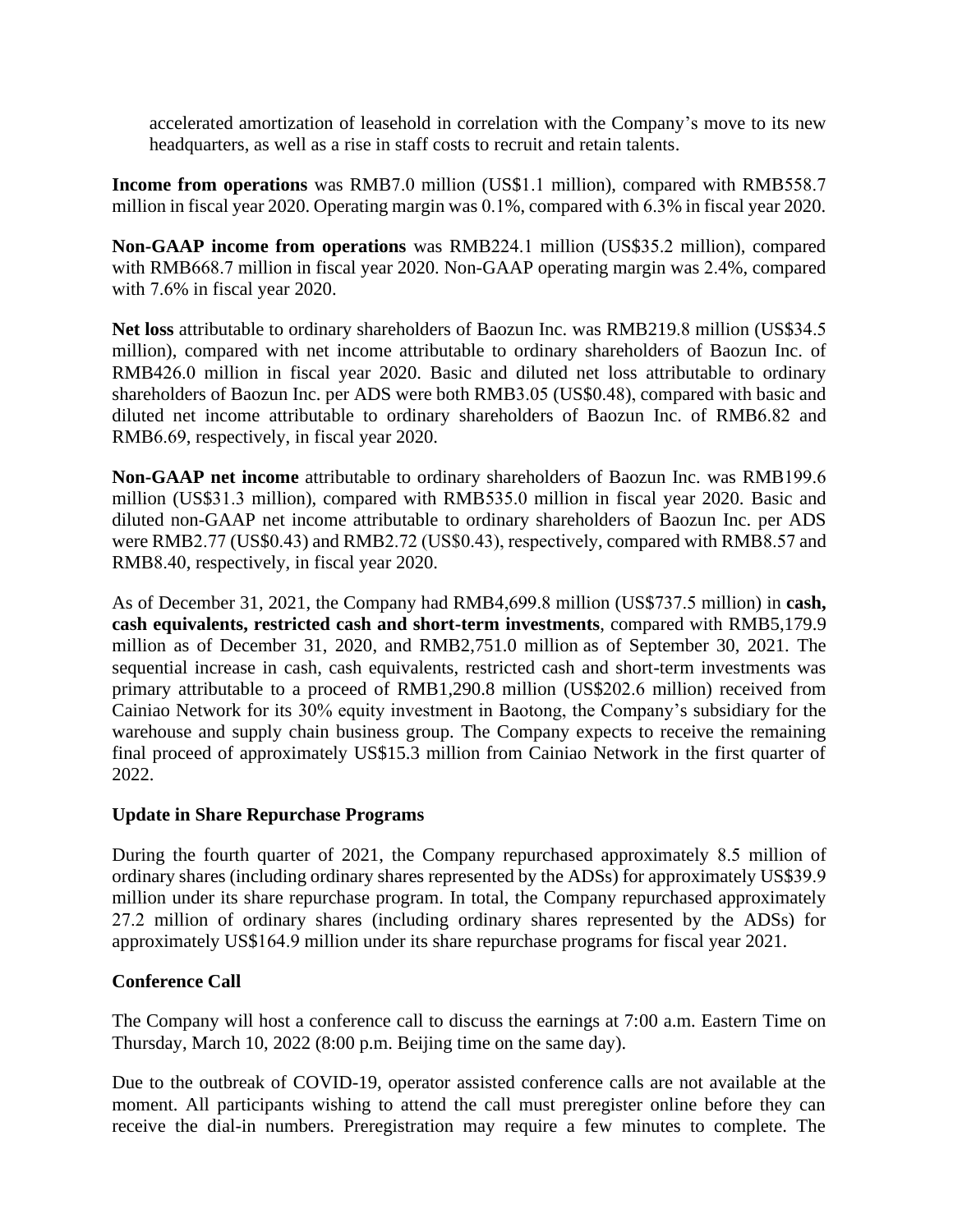Company would like to apologize for any inconvenience caused by not having an operator as a result of COVID-19.

Participants can register for the conference call by navigating to [http://apac.directeventreg.com/registration/event/1269727.](http://apac.directeventreg.com/registration/event/1269727) Once preregistration has been completed, participants will receive dial-in numbers, the passcode, and a unique access PIN.

To join the conference, simply dial the number in the calendar invite you receive after preregistering, enter the passcode followed by your PIN, and you will join the conference instantly.

A telephone replay of the call will be available after the conclusion of the conference call through 08:59 p.m. Beijing Time, March 18, 2022.

Dial-in numbers for the replay are as follows:

| <b>International Dial-in</b> | $+61-2-8199-0299$       |
|------------------------------|-------------------------|
| U.S. Toll Free               | $+1 - 855 - 452 - 5696$ |
| Mainland China               | 8008-700-206            |
| Hong Kong                    | 800-963-117             |
| Passcode:                    | 1269727#                |

A live and archived webcast of the conference call will be available on the Investor Relations section of Baozun's website at [http://ir.baozun.com/.](http://ir.baozun.com/)

### **Use of Non-GAAP Financial Measures**

The Company also uses certain non-GAAP financial measures in evaluating its business. For example, the Company uses non-GAAP income (loss) from operations, non-GAAP operating margin, non-GAAP net income (loss), non-GAAP net margin, non-GAAP net income (loss) attributable to ordinary shareholders of Baozun Inc. and non-GAAP net income (loss) attributable to ordinary shareholders of Baozun Inc. per ADS, as supplemental measures to review and assess its financial and operating performance. The presentation of these non-GAAP financial measures is not intended to be considered in isolation, or as a substitute for the financial information prepared and presented in accordance with U.S. GAAP. Non-GAAP income (loss) from operations is income (loss) from operations excluding the impact of share-based compensation expenses and amortization of intangible assets resulting from business acquisition. Non-GAAP operating margin is non-GAAP income from operations as a percentage of total net revenues. Non-GAAP net income (loss) is net income (loss) excluding the impact of share-based compensation expenses and amortization of intangible assets resulting from business acquisition and unrealized investment loss. Non-GAAP net margin is non-GAAP net income as a percentage of total net revenues. Non-GAAP net income (loss) attributable to ordinary shareholders of Baozun Inc. is net income (loss) attributable to ordinary shareholders of Baozun Inc. excluding the impact of share-based compensation expenses and amortization of intangible assets resulting from business acquisition and unrealized investment loss. Non-GAAP net income (loss) attributable to ordinary shareholders of Baozun Inc. per ADS is non-GAAP net income (loss) attributable to ordinary shareholders of Baozun Inc. divided by weighted average number of shares used in calculating net income (loss) per ordinary share multiplied by three.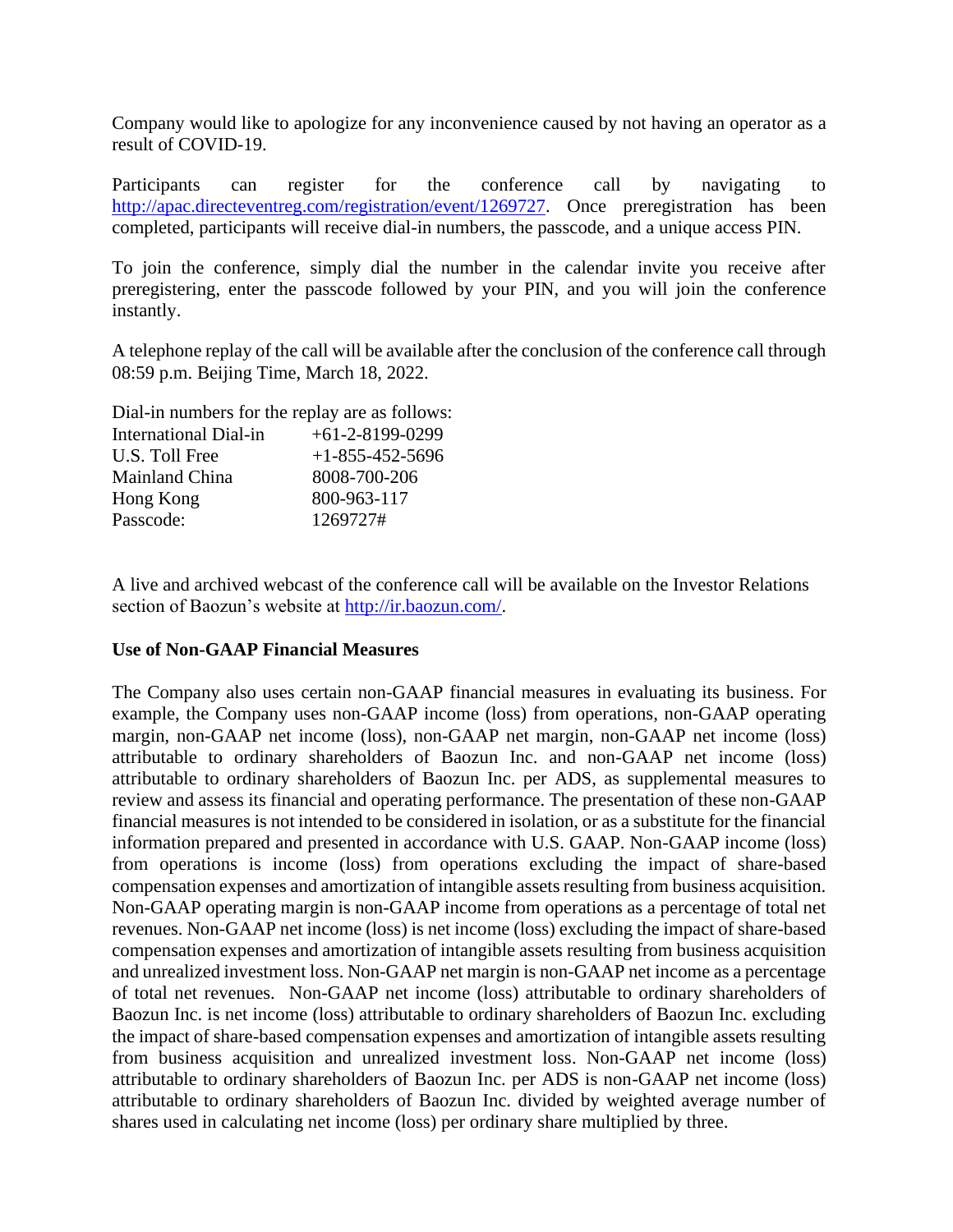The Company presents the non-GAAP financial measures because they are used by the Company's management to evaluate the Company's financial and operating performance and formulate business plans. Non-GAAP income (loss) from operations enables the Company's management to assess the Company's financial and operating results without considering the impact of share-based compensation expenses and amortization of intangible assets resulting from business acquisition. Non-GAAP net income (loss) enables the Company's management to assess the Company's financial and operating results without considering the impact of sharebased compensation expenses and amortization of intangible assets resulting from business acquisition and unrealized investment loss. Such items are non-cash expenses that are not directly related to the Company's business operations. Share-based compensation expenses represent non-cash expenses associated with share options and restricted share units the Company grants under the share incentive plans. Amortization of intangible assets resulting from business acquisition represents non-cash expenses associated with intangible assets acquired through one-off business acquisition. Unrealized investment loss represents non-cash expenses associated with the change in fair value of the equity investment. The Company also believes that the use of the non-GAAP measures facilitates investors' assessment of the Company's financial and operating performance.

The non-GAAP financial measures are not defined under U.S. GAAP and are not presented in accordance with U.S. GAAP. The non-GAAP financial measures have limitations as analytical tools. One of the key limitations of using non-GAAP income (loss) from operations, non-GAAP net income (loss), non-GAAP net income (loss) attributable to ordinary shareholders of Baozun Inc., and non-GAAP net income (loss) attributable to ordinary shareholders of Baozun Inc. per ADS is that they do not reflect all items of income and expense that affect the Company's operations. Share-based compensation expenses and amortization of intangible assets resulting from business acquisition and unrealized investment loss have been and may continue to be incurred in the Company's business and is not reflected in the presentation of non-GAAP income (loss) from operations and non-GAAP net income (loss). Further, the non-GAAP measures may differ from the non-GAAP measures used by other companies, including peer companies, potentially limiting the comparability of their financial results to the Company's. In light of the foregoing limitations, the non-GAAP income (loss) from operations, non-GAAP operating margin, non-GAAP net income (loss), non-GAAP net margin, non-GAAP net income (loss) attributable to ordinary shareholders of Baozun Inc. and non-GAAP net income (loss) attributable to ordinary shareholders of Baozun Inc. per ADS for the period should not be considered in isolation from or as an alternative to income (loss) from operations, operating margin, net income (loss), net margin, net income (loss) attributable to ordinary shareholders of Baozun Inc. and net income (loss) attributable to ordinary shareholders of Baozun Inc. per ADS, or other financial measures prepared in accordance with U.S. GAAP.

The Company compensates for these limitations by reconciling the non-GAAP financial measures to the nearest U.S. GAAP performance measures, which should be considered when evaluating the Company's performance. For reconciliations of these non-GAAP financial measures to the most directly comparable GAAP financial measures, please see the section of the accompanying tables titled, "Reconciliations of GAAP and Non-GAAP Results."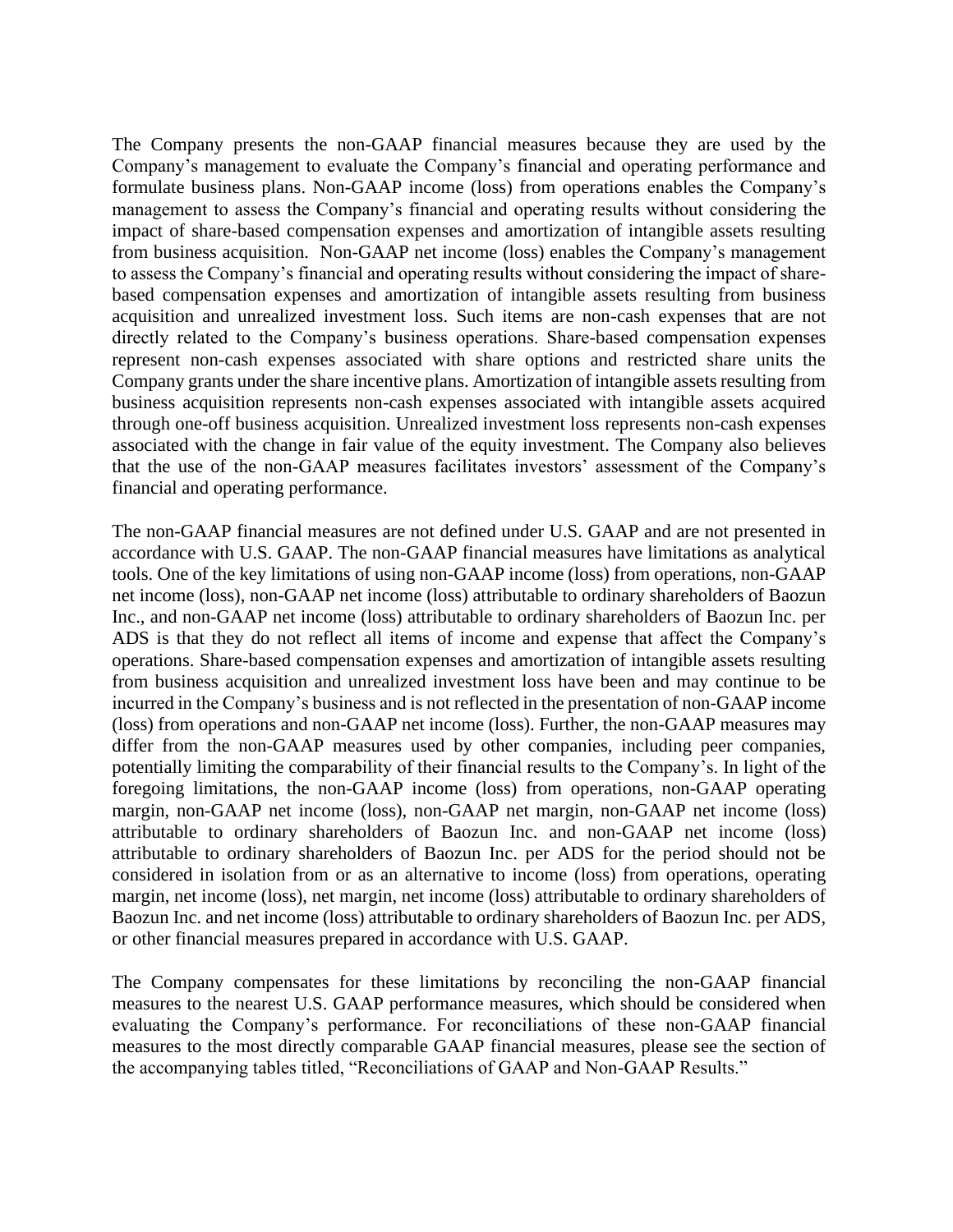#### **Safe Harbor Statements**

This press release contains forward-looking statements. These statements are made under the "safe harbor" provisions of the U.S. Private Securities Litigation Reform Act of 1995. These forward-looking statements can be identified by terminology such as "will," "expects," "anticipates," "future," "intends," "plans," "believes," "estimates," "potential," "continue," "ongoing," "targets," "guidance," "going forward," "outlook" and similar statements. Statements that are not historical facts, including quotes from management in this announcement and statements about the Company's strategies and goals, are or contain forward-looking statements. Forward-looking statements involve inherent risks and uncertainties. A number of factors could cause actual results to differ materially from those contained in any forwardlooking statement, including but not limited to the following: the Company's operations and business prospects; the Company's business and operating strategies and its ability to implement such strategies; the Company's ability to develop and manage its operations and business; competition for, among other things, capital, technology and skilled personnel; the Company's ability to control costs; the Company's dividend policy; changes to regulatory and operating conditions in the industry and geographical markets in which the Company operates; and other risks and uncertainties. Further information regarding these and other risks, uncertainties or factors is included in the Company's filings with the U.S. Securities and Exchange Commission and the Company's announcements, notice or other documents published on the website of The Stock Exchange of Hong Kong Limited. All information provided in this press release is as of the date of this press release and is based on assumptions that the Company believes to be reasonable as of this date, and the Company does not undertake any obligation to update any forward-looking statement, except as required under the applicable law.

### **About Baozun Inc.**

Baozun Inc. is the leader and a pioneer in the brand e-commerce service industry in China. Baozun empowers a broad and diverse range of brands to grow and succeed by leveraging its end-to-end e-commerce service capabilities, omni-channel coverage and technology-driven solutions. Its integrated one-stop solutions address all core aspects of the e-commerce operations covering IT solutions, online store operations, digital marketing, customer services, and warehousing and fulfillment.

For more information, please visit [http://ir.baozun.com.](http://ir.baozun.com/)

For investor and media inquiries, please contact:

**Baozun Inc.** Ms. Wendy Sun Email: [ir@baozun.com](mailto:ir@baozun.com)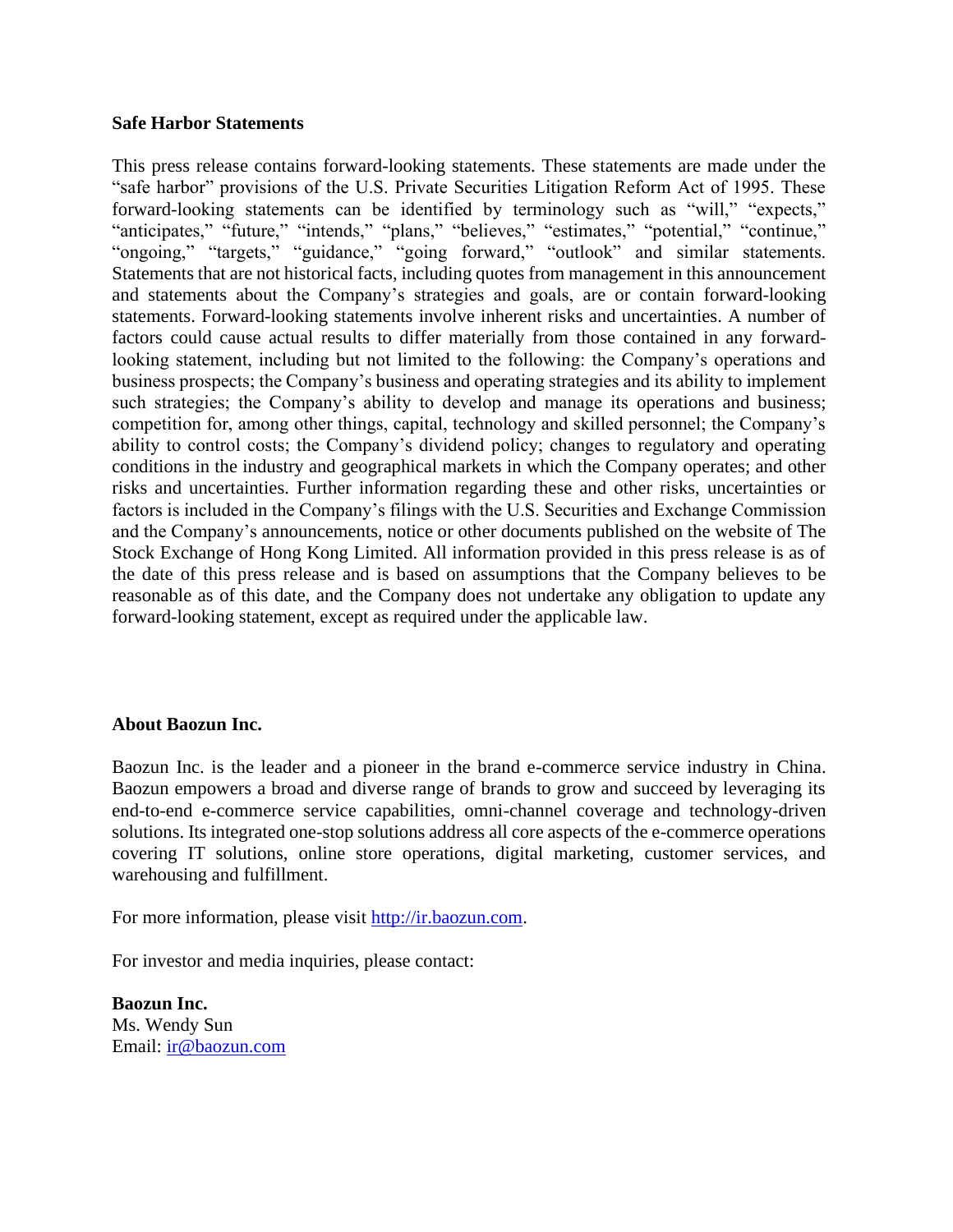#### **Baozun Inc. UNAUDITED CONDENSED CONSOLIDATED BALANCE SHEETS (In thousands)**

|                                      |              | As of        |              |  |
|--------------------------------------|--------------|--------------|--------------|--|
|                                      | December 31, | December 31, | December 31, |  |
|                                      | 2020         | 2021         | 2021         |  |
|                                      | <b>RMB</b>   | <b>RMB</b>   | US\$         |  |
| <b>ASSETS</b>                        |              |              |              |  |
| <b>Current assets</b>                |              |              |              |  |
| Cash and cash equivalents            | 3,579,665    | 4,606,545    | 722,867      |  |
| Restricted cash                      | 151,354      | 93,219       | 14,628       |  |
| Short-term investments               | 1,448,843    |              |              |  |
| Accounts receivable, net             | 2,188,977    | 2,260,918    | 354,788      |  |
| Inventories, net                     | 1,026,038    | 1,073,567    | 168,466      |  |
| Advances to suppliers                | 284,776      | 527,973      | 82,850       |  |
| Prepayments and other current assets | 438,212      | 572,774      | 89,881       |  |
| Amounts due from related parties     | 40,935       | 68,984       | 10,825       |  |
| <b>Total current assets</b>          | 9,158,800    | 9,203,980    | 1,444,305    |  |
|                                      |              |              |              |  |
| <b>Non-current assets</b>            |              |              |              |  |
| Investments in equity investees      | 53,342       | 330,788      | 51,908       |  |
| Property and equipment, net          | 430,089      | 652,886      | 102,452      |  |
| Intangible assets, net               | 146,373      | 395,210      | 62,017       |  |
| Land use right, net                  | 41,541       | 40,516       | 6,358        |  |
| Operating lease right-of-use assets  | 524,792      | 1,095,570    | 171,919      |  |
| Goodwill                             | 13,574       | 397,904      | 62,440       |  |
| Other non-current assets             | 51,531       | 87,926       | 13,797       |  |
| Deferred tax assets                  | 54,649       | 114,200      | 17,920       |  |
| <b>Total non-current assets</b>      | 1,315,891    | 3,115,000    | 488,811      |  |
| <b>Total assets</b>                  | 10,474,691   | 12,318,980   | 1,933,116    |  |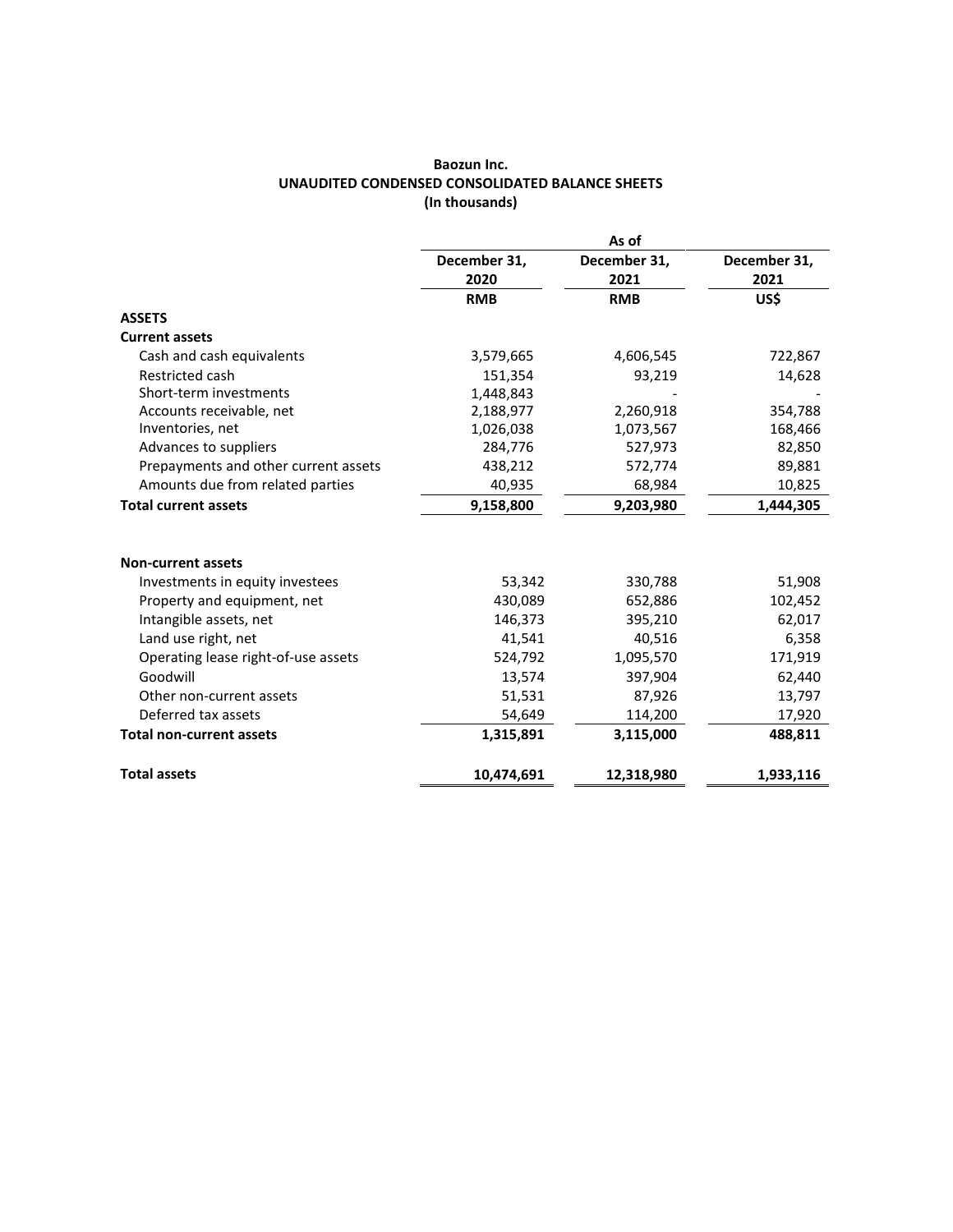#### **Baozun Inc. UNAUDITED CONDENSED CONSOLIDATED BALANCE SHEETS (In thousands, except for share and per share data)**

|                                                                                                                                                                                                     |                      | As of                |                      |
|-----------------------------------------------------------------------------------------------------------------------------------------------------------------------------------------------------|----------------------|----------------------|----------------------|
|                                                                                                                                                                                                     | December 31,<br>2020 | December 31,<br>2021 | December 31,<br>2021 |
|                                                                                                                                                                                                     | <b>RMB</b>           | <b>RMB</b>           | US\$                 |
| LIABILITIES AND SHAREHOLDERS' EQUITY<br><b>Current liabilities</b>                                                                                                                                  |                      |                      |                      |
| Short-term loan                                                                                                                                                                                     |                      | 2,288,465            | 359,110              |
| Accounts payable                                                                                                                                                                                    | 421,562              | 494,079              | 77,533               |
| Notes payable                                                                                                                                                                                       | 500,820              | 529,603              | 83,106               |
| Income tax payables                                                                                                                                                                                 | 72,588               | 127,990              | 20,084               |
| Accrued expenses and other current                                                                                                                                                                  |                      |                      |                      |
| liabilities                                                                                                                                                                                         | 991,180              | 984,519              | 154,493              |
| Amounts due to related parties                                                                                                                                                                      | 44,997               | 73,794               | 11,580               |
| Current operating lease liabilities                                                                                                                                                                 | 165,122              | 278,176              | 43,652               |
| <b>Total current liabilities</b>                                                                                                                                                                    | 2,196,269            | 4,776,626            | 749,558              |
| <b>Non-current liabilities</b>                                                                                                                                                                      |                      |                      |                      |
| Long-term loan                                                                                                                                                                                      | 1,762,847            |                      |                      |
| Deferred tax liabilities                                                                                                                                                                            | 2,538                | 51,525               | 8,085                |
| Long-term operating lease liabilities                                                                                                                                                               | 370,434              | 883,495              | 138,640              |
| Other non-current liabilities                                                                                                                                                                       |                      | 125,985              | 19,769               |
| <b>Total non-current liabilities</b>                                                                                                                                                                | 2,135,819            | 1,061,005            | 166,494              |
| <b>Total liabilities</b>                                                                                                                                                                            | 4,332,088            | 5,837,631            | 916,052              |
| Redeemable non-controlling interests                                                                                                                                                                | 9,000                | 379,056              | 59,482               |
| Baozun Inc. shareholders' equity:                                                                                                                                                                   |                      |                      |                      |
| Class A ordinary shares (US\$0.0001 par<br>value; 470,000,000 shares authorized,<br>220,505,115 and 195,493,754 shares<br>issued and outstanding as of December 31,<br>2020 and 2021, respectively) | 137                  | 125                  | 20                   |
| Class B ordinary shares (US\$0.0001 par<br>value; 30,000,000 shares authorized,<br>13,300,738 shares issued and outstanding<br>as of December 31, 2020 and 2021,<br>respectively)                   | 8                    | 8                    | $\mathbf{1}$         |
| Additional paid-in capital                                                                                                                                                                          | 5,207,631            | 5,999,812            | 941,501              |
| Treasury shares                                                                                                                                                                                     |                      | (385, 942)           | (60, 563)            |
| Retained earnings                                                                                                                                                                                   | 952,001              | 425,125              | 66,711               |
| Accumulated other comprehensive income                                                                                                                                                              | (48, 756)            | (100,145)            | (15, 715)            |
| Total Baozun Inc. shareholders' equity                                                                                                                                                              | 6,111,021            | 5,938,983            | 931,955              |
| Non-controlling interests                                                                                                                                                                           | 22,582               | 163,310              | 25,627               |
| <b>Total equity</b>                                                                                                                                                                                 | 6,133,603            | 6,102,293            | 957,582              |
| Total liabilities, redeemable non-controlling<br>interests and equity                                                                                                                               | 10,474,691           | 12,318,980           | 1,933,116            |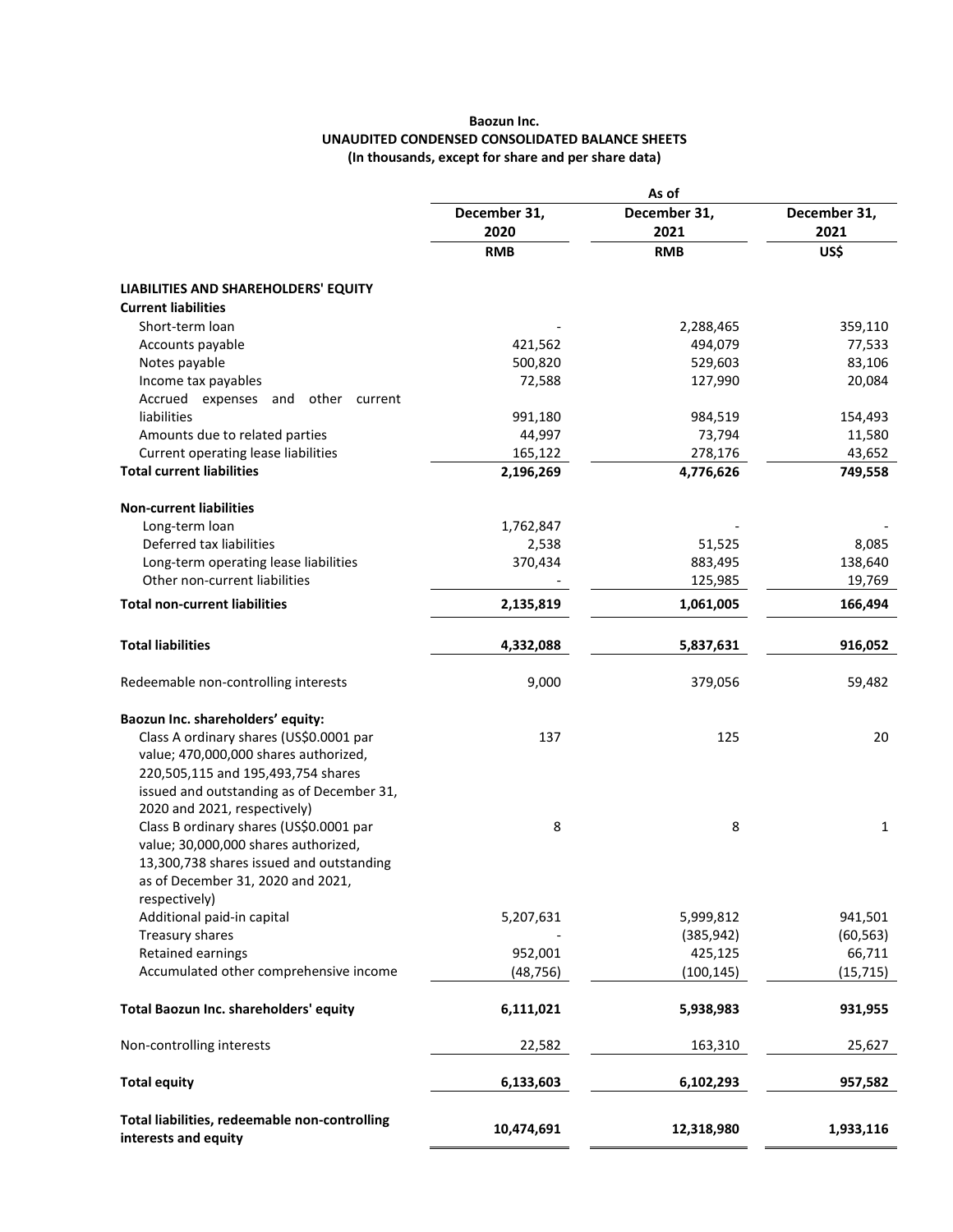#### **Baozun Inc. UNAUDITED CONDENSED CONSOLIDATED STATEMENTS OF COMPREHENSIVE INCOME (In thousands, except for share and per share data and per ADS data)**

|                                                                                      | For the three months ended December 31, |               |             | For the year ended December 31, |               |               |  |
|--------------------------------------------------------------------------------------|-----------------------------------------|---------------|-------------|---------------------------------|---------------|---------------|--|
|                                                                                      | 2020                                    | 2021          |             | 2020                            | 2021          |               |  |
|                                                                                      | <b>RMB</b>                              | <b>RMB</b>    | US\$        | <b>RMB</b>                      | <b>RMB</b>    | US\$          |  |
| <b>Net revenues</b>                                                                  |                                         |               |             |                                 |               |               |  |
| Product sales                                                                        | 1,474,246                               | 1,230,025     | 193,018     | 3,906,611                       | 3,873,589     | 607,851       |  |
| Services                                                                             | 1,872,452                               | 1,942,853     | 304,876     | 4,944,952                       | 5,522,667     | 866,627       |  |
| <b>Total net revenues</b>                                                            | 3,346,698                               | 3,172,878     | 497,894     | 8,851,563                       | 9,396,256     | 1,474,478     |  |
| Operating expenses (1)                                                               |                                         |               |             |                                 |               |               |  |
| Cost of products                                                                     | (1, 286, 659)                           | (1,043,606)   | (163, 765)  | (3,326,243)                     | (3, 276, 571) | (514, 165)    |  |
| Fulfillment <sup><math>(2)</math></sup>                                              | (850, 991)                              | (958, 863)    | (150, 467)  | (2,259,176)                     | (2,661,126)   | (417,589)     |  |
| Sales and marketing <sup>(2)</sup>                                                   | (741, 386)                              | (895, 397)    | (140, 507)  | (2, 130, 667)                   | (2,549,842)   | (400, 126)    |  |
| Technology and content <sup>(2)</sup>                                                | (110, 148)                              | (126,060)     | (19, 782)   | (409, 870)                      | (448, 410)    | (70, 365)     |  |
| General and administrative <sup>(2)</sup>                                            | (69, 167)                               | (157, 148)    | (24, 660)   | (224, 045)                      | (525, 802)    | (82, 510)     |  |
| Other operating income, net                                                          | 12,281                                  | 12,197        | 1,914       | 57,115                          | 72,516        | 11,379        |  |
| <b>Total operating expenses</b>                                                      | (3,046,070)                             | (3, 168, 877) | (497, 267)  | (8,292,886)                     | (9,389,235)   | (1, 473, 376) |  |
| Income from operations                                                               | 300,628                                 | 4,001         | 627         | 558,677                         | 7,021         | 1,102         |  |
| Other income (expenses)                                                              |                                         |               |             |                                 |               |               |  |
| Interest income                                                                      | 13,679                                  | 9,074         | 1,424       | 41,373                          | 62,943        | 9,877         |  |
| Interest expense                                                                     | (14,097)                                | (16, 102)     | (2,527)     | (66, 124)                       | (56, 847)     | (8,921)       |  |
| Unrealized investment loss                                                           |                                         | (21, 024)     | (3, 299)    |                                 | (209, 956)    | (32, 947)     |  |
| Gain on disposal of investment                                                       |                                         | 150           | 24          |                                 | 150           | 24            |  |
| Impairment loss of investments                                                       | (10,000)                                |               |             | (10, 800)                       | (3, 541)      | (556)         |  |
| Exchange gain                                                                        | 25,544                                  | 26,726        | 4,194       | 25,725                          | 46,226        | 7,254         |  |
| Income (loss) before income tax                                                      | 315,754                                 | 2,825         | 443         | 548,851                         | (154,004)     | (24, 167)     |  |
| Income tax expense (3)                                                               | (75, 951)                               | (1, 818)      | (285)       | (127, 787)                      | (55, 259)     | (8,671)       |  |
| Share of income (loss) in equity                                                     |                                         |               |             |                                 |               |               |  |
| method investment, net of tax                                                        |                                         |               |             |                                 |               |               |  |
| of nil                                                                               | (967)                                   | 2,086         | 327         | 5,470                           | 3,300         | 518           |  |
| Net income (loss)                                                                    | 238,836                                 | 3,093         | 485         | 426,534                         | (205, 963)    | (32, 320)     |  |
| Net income (loss) attributable to<br>noncontrolling interests                        | 207                                     | 689           | 108         | (796)                           | (1, 505)      | (236)         |  |
| Net income (loss) attributable to<br>redeemable noncontrolling interests             | 304                                     | (12, 127)     | (1,903)     | 254                             | (12, 362)     | (1,940)       |  |
| Net income (loss) attributable to ordinary<br>shareholders of Baozun Inc.            | 239,347                                 | (8, 345)      | (1, 310)    | 425,992                         | (219, 830)    | (34, 496)     |  |
|                                                                                      |                                         |               |             |                                 |               |               |  |
| Net income (loss) per share attributable to<br>ordinary shareholders of Baozun Inc.: |                                         |               |             |                                 |               |               |  |
| Basic                                                                                | 1.09                                    | (0.04)        | (0.01)      | 2.27                            | (1.02)        | (0.16)        |  |
| Diluted                                                                              | 1.06                                    | (0.04)        | (0.01)      | 2.23                            | (1.02)        | (0.16)        |  |
| Net income (loss) per ADS attributable to<br>ordinary shareholders of Baozun Inc.:   |                                         |               |             |                                 |               |               |  |
| Basic                                                                                | 3.27                                    | (0.12)        | (0.02)      | 6.82                            | (3.05)        | (0.48)        |  |
| Diluted                                                                              | 3.17                                    | (0.12)        | (0.02)      | 6.69                            | (3.05)        | (0.48)        |  |
| Weighted average shares used in calculating<br>net income (loss) per ordinary share  |                                         |               |             |                                 |               |               |  |
| <b>Basic</b>                                                                         | 219,717,614                             | 202,916,914   | 202,916,914 | 187,322,781                     | 216,370,290   | 216,370,290   |  |
| Diluted                                                                              | 239,172,660                             | 202,916,914   | 202,916,914 | 190,988,171                     | 216,370,290   | 216,370,290   |  |
| Net income (loss)                                                                    | 238,836                                 | 3,093         | 485         | 426,534                         | (205, 963)    | (32, 320)     |  |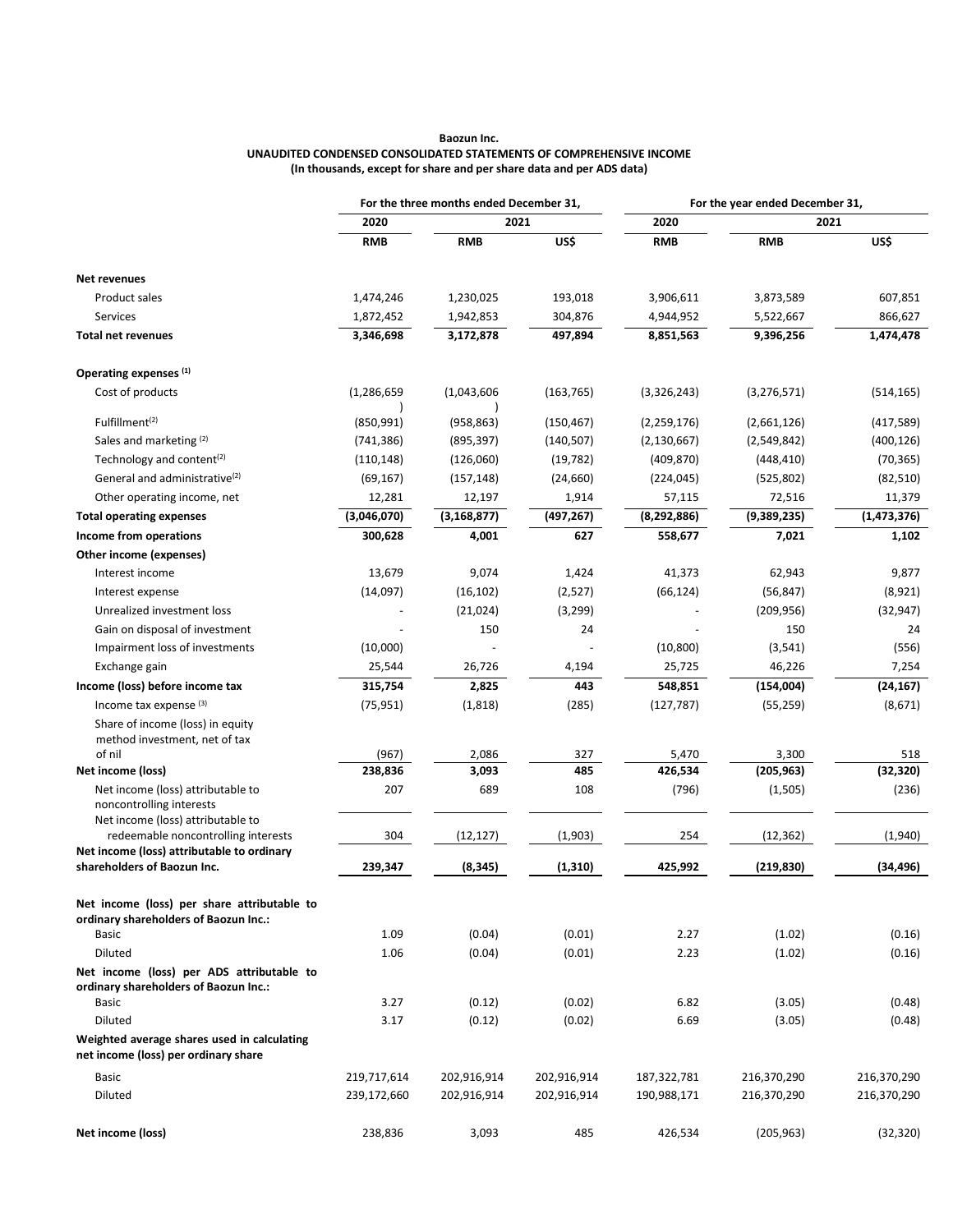Other comprehensive income, net of tax

| Comprehensive income (loss)             | 147,134   | (18,262 | 1866،∠. | 349.398   | (257,352) | (40,384 |
|-----------------------------------------|-----------|---------|---------|-----------|-----------|---------|
| Foreign currency translation adjustment | (91, 702) | '21,355 | (3,351  | (77, 136) | (51.389)  | (8,064) |
| of nil:                                 |           |         |         |           |           |         |

(1) Share-based compensation expenses are allocated in operating expenses items as follows:

|                            | For the three months ended December 31, |            |       | For the year ended December 31, |            |        |
|----------------------------|-----------------------------------------|------------|-------|---------------------------------|------------|--------|
|                            | 2020<br><b>RMB</b>                      | 2021       |       | 2020                            | 2021       |        |
|                            |                                         | <b>RMB</b> | US\$  | <b>RMB</b>                      | <b>RMB</b> | US\$   |
| <b>Fulfillment</b>         | 407                                     | 5.303      | 832   | 8.497                           | 16,845     | 2,644  |
| Sales and marketing        | 11,760                                  | 26,559     | 4,168 | 38,631                          | 89,275     | 14,009 |
| Technology and content     | 4,479                                   | 10,331     | 1,621 | 16,711                          | 38,001     | 5,963  |
| General and administrative | 15,452                                  | 13.772     | 2,161 | 44.601                          | 52.426     | 8,227  |
|                            | 32,098                                  | 55,965     | 8,782 | 108.440                         | 196,547    | 30.843 |

(2) Including amortization of intangible assets resulting from business acquisition, which amounted to RMB0.4 million and RMB11.1 million for the three months period ended December 31, 2020 and 2021, respectively. Including amortization of intangible assets resulting from business acquisition, which amounted to RMB1.6 million and RMB20.5 million for the year ended December 31, 2020 and 2021, respectively.

(3) Including income tax benefits of RMB0.1 million and RMB1.9 million related to the reversal of deferred tax liabilities, which was recognized on business acquisition for the three months period ended December 31, 2020 and 2021, respectively. Including income tax benefits of RMB0.4 million and RMB3.7 million related to the reversal of deferred tax liabilities, which was recognized on business acquisition for the year ended December 31, 2020 and 2021, respectively.